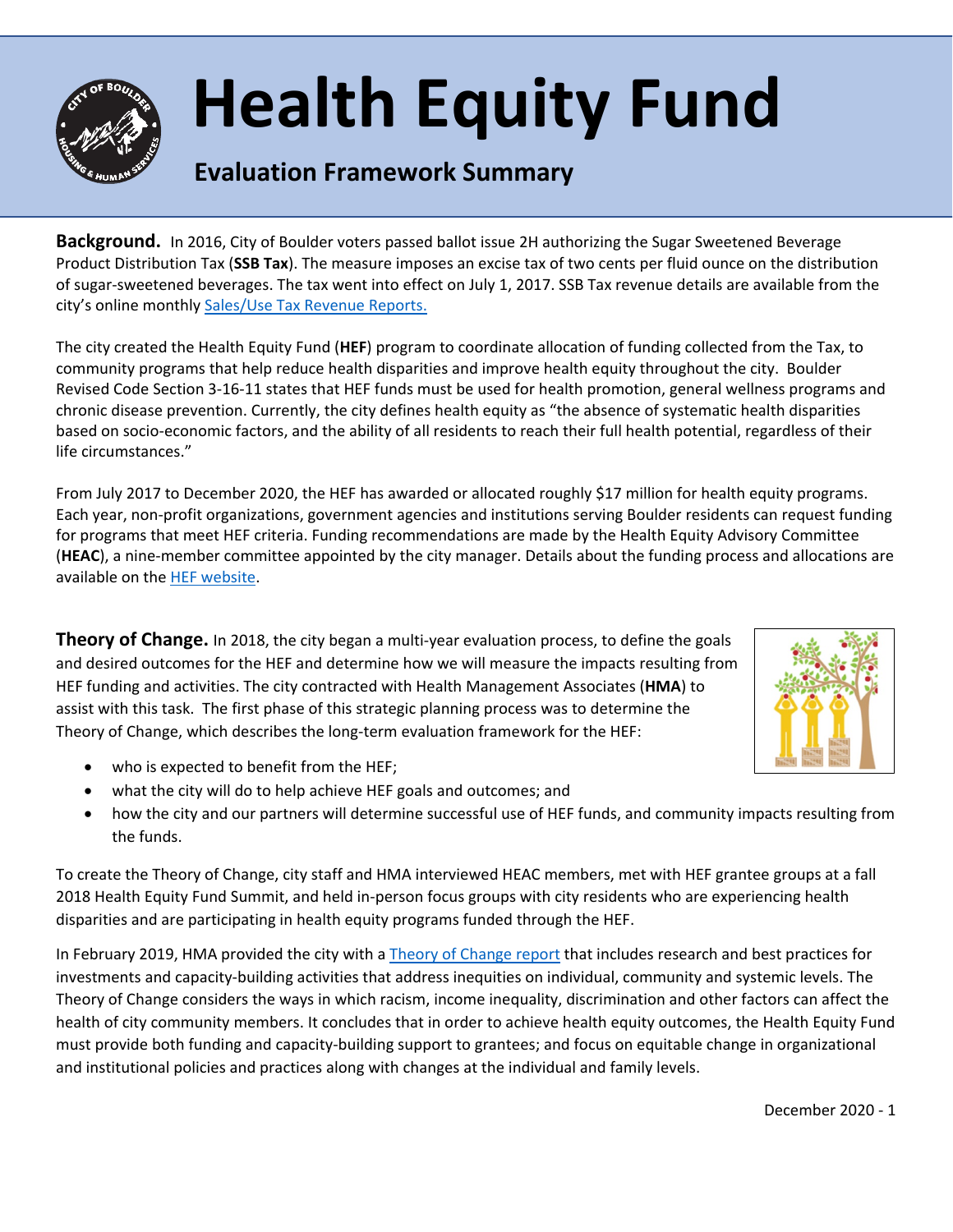**Logic Model.** The primary component of the Theory of Change is the "logic model," a picture of how the HEF can advance and achieve health equity through grants to community-based organizations and capacity-building in the Boulder community. Grounded by the SSB Tax legislative intent and evaluation of actual HEF activities, the HEF logic model consists of:

- 1. **Inputs**, or resources that the City has available to implement the HEF;
- 2. **Activities** that the HEF invests in to achieve desired outcomes;
- 3. **Outputs**, or the immediate and measurable products of HEF's investments and activities. These outputs are part of the process evaluation and help track the degree to which HEF grantees and the City are meeting their implementation goals;
- 4. **Short term outcomes**, or the goals that the HEF will be working to achieve within any one granting cycle. Meeting these short-term outcomes leads to meeting the intermediate and long-term outcomes;
- 5. **Intermediate outcomes**, or the goals that the HEF will be working to achieve upon conclusion of a granting cycle and ideally, within one to three years of any one granting cycle. Meeting these intermediate outcomes leads to HEF getting closer to its set of long-term outcomes; and
- 6. **Long term outcomes**, or the goals established by the HEF with input from its stakeholders that the HEF is working towards regarding reducing health inequities. They will be measured over the course of several years (eight to ten years) and include measurement of health changes meaningful to the health inequities being targeted by the HEF.